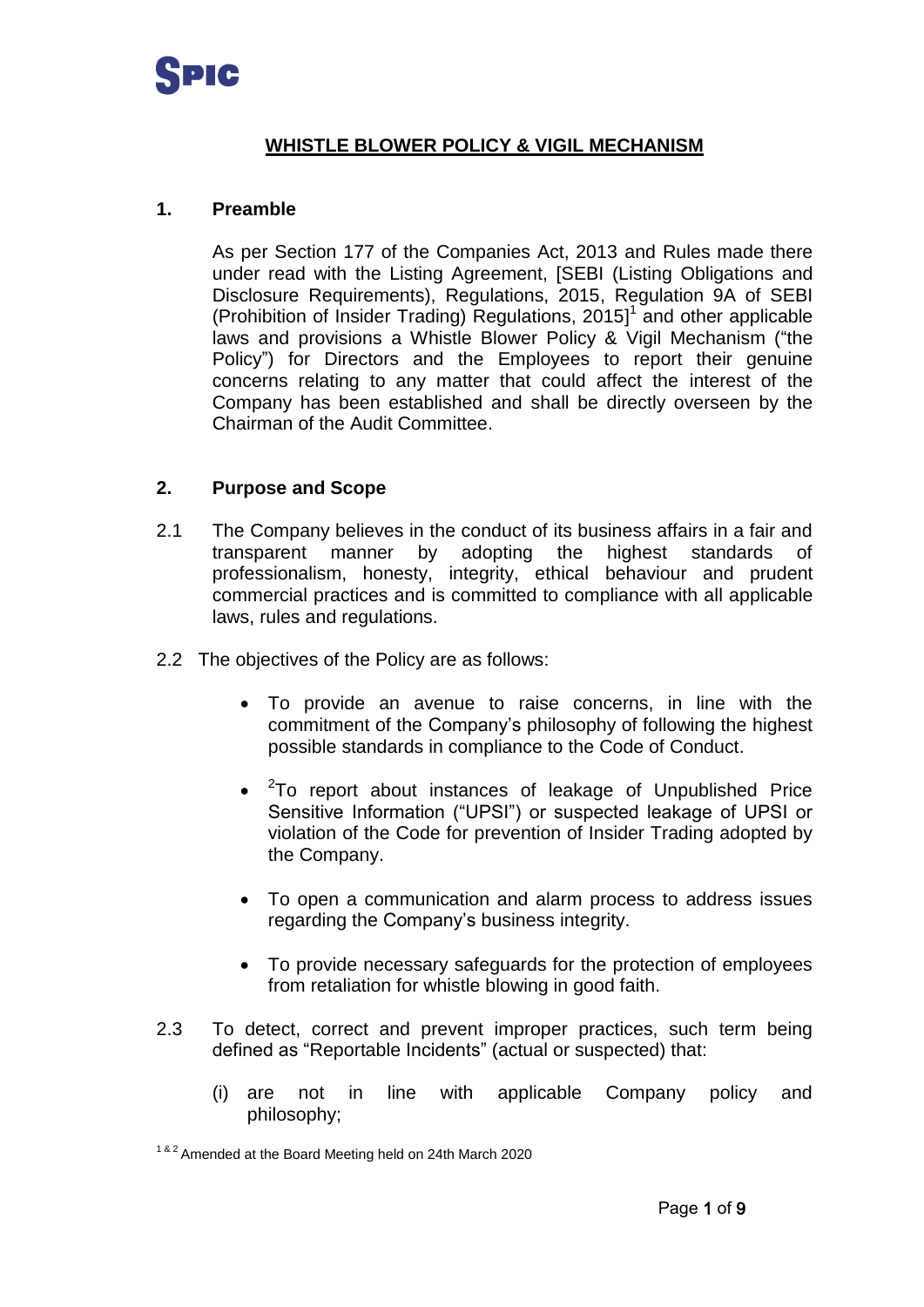

- (ii) are unlawful;
- (iii) amount to serious improper or unethical conduct;
- (iv) constitute breaches of social and professional etiquette or constitute morally offensive behaviour or
- (v) may constitute violations of law.
- 2.5 To protect the Company, its Directors and Employees against fraudulent or frivolous allegations that may be made by persons with an ulterior motive.

## **3. Applicability**

The Policy extends to all the offices/factories of the Company and is applicable only to the Employees in service and Directors during their tenure on the Board.

## **4. Definitions**

- a. **Act** means the Companies Act, 2013 and Rules made thereunder.
- b. **Audit Committee** means the Committee of Directors constituted pursuant to the provisions of the Act and SEBI (Listing Obligations and Disclosure Requirements) Regulations, 2015. **Board** means the Board of Directors of the Company.
- c. **Classified Report** means a written communication by any Employee or a Director of the Company disclosing any Reportable Incident referred to under Clause 6.
- d. **Code** means the Code of Conduct for the Directors and the Code of Conduct for the Senior Management Personnel as published in the website of the Company and includes the Code for Prevention of Insider Trading framed by the Company.
- e. **Company** means Southern Petrochemical Industries Corporation Limited (SPIC)
- f. **Defendant** means the person against whom any classified reporting is made by a Whistle Blower.
- g. **Employee** means all the Employees and the Executive Directors in service with the Company.
- h. **Facilitator** means an Officer of the Company nominated by the Audit Committee to receive Classified Reports from Whistle Blowers, present the same to the Audit Committee for consideration and action and maintain the records thereof.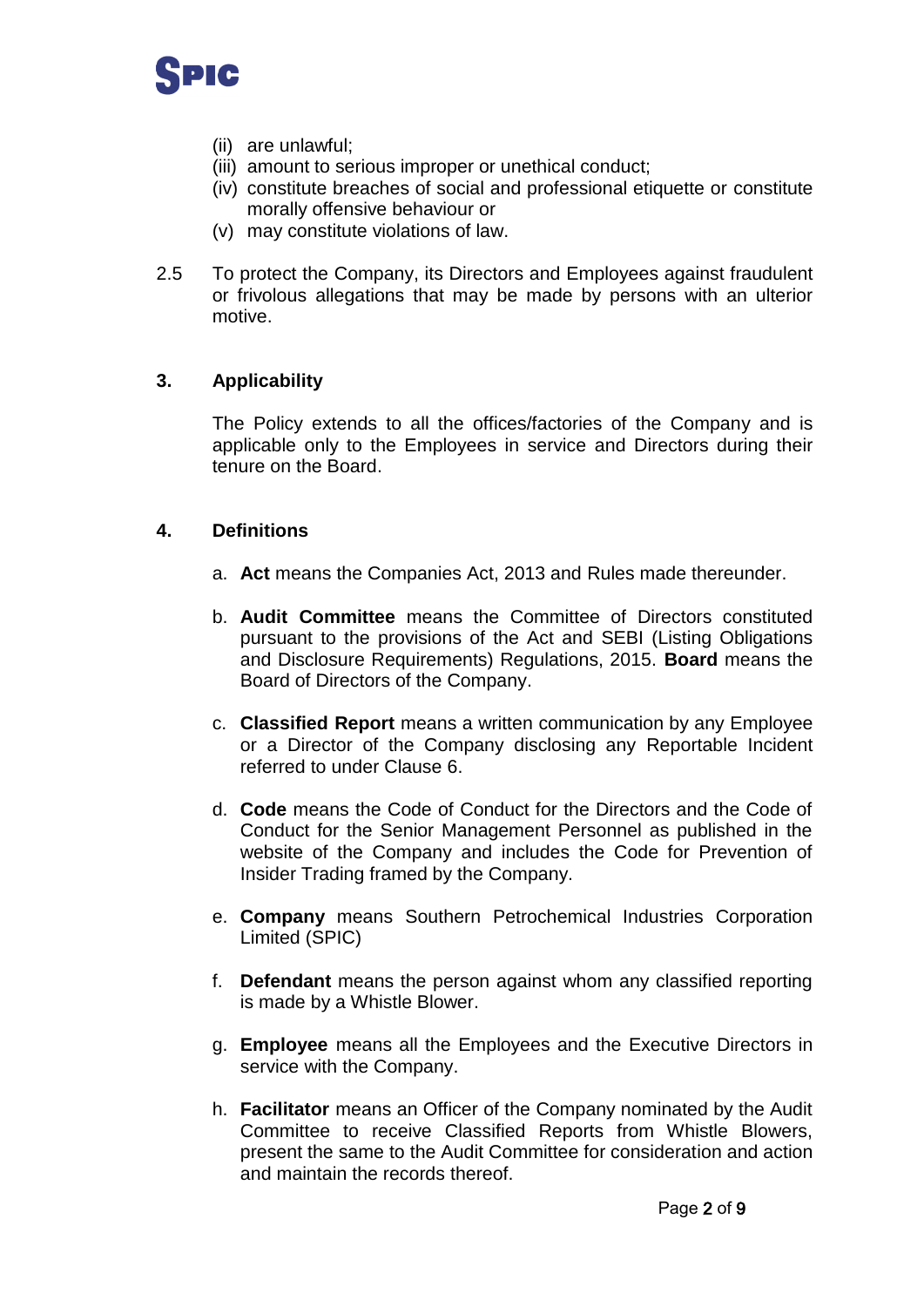# SPIC

- i. **Mechanism** means the Vigil Mechanism established by the Company pursuant to this Policy.
- j. **Reportable Incidents** means malpractices, such as misuse or abuse of authority, fraud, violation of internal regulations, manipulations, procuring and/or communicating UPSI, suppression of facts from the Management for personal gains or otherwise, wilful negligence causing danger to the Company and/or public health and safety, misappropriation of monies and other resources of the Company and similar other matters or actions/inactions that adversely affect the Company and its operations. The Whistle Blower can report malpractices which have taken place or suspected to have taken place.
- k. **Service Rules** means the Rules applicable to the employees and includes the Standing Orders and Code as applicable.
- l. <sup>3</sup>**Unpublished Price Sensitive Information** means any information, relating to the Company or its securities, directly or indirectly, that is not generally available which upon becoming generally available, is likely to materially affect the price of the securities and shall, ordinarily including but not restricted to, information relating to the following: –
	- i. Financial Results;
	- ii. Dividends;
	- iii. Change in Capital Structure;
	- iv. Merger, de-merger, acquisition, disposals and expansion of business and such other transactions;
	- v. Change in key managerial personnel.
- m. **Whistle Blower** is a person who makes a Classified Report under this Mechanism, who could be an Employee, Director, Vendor, Customer, Business Partner, Supplier and Dealer of the Company.

# **5. Open Door Policy**

"Open Door Policy" (ODP) recommends that employees first discuss any issue or concern with their supervisor, the next level of supervision or the local human resources representative. The purpose of the Open Door Policy is to encourage open communication, feedback and discussion about any matter of importance to an employee, allowing communication to take place from the bottom levels to its top. Employees should "blow the whistle" only if they have used the open door method and are dissatisfied with the outcome OR if they have a fear of retaliation for reporting misconduct through the open door procedure.

<sup>&</sup>lt;sup>3</sup> Amended at the Board Meeting held on 24th March 2020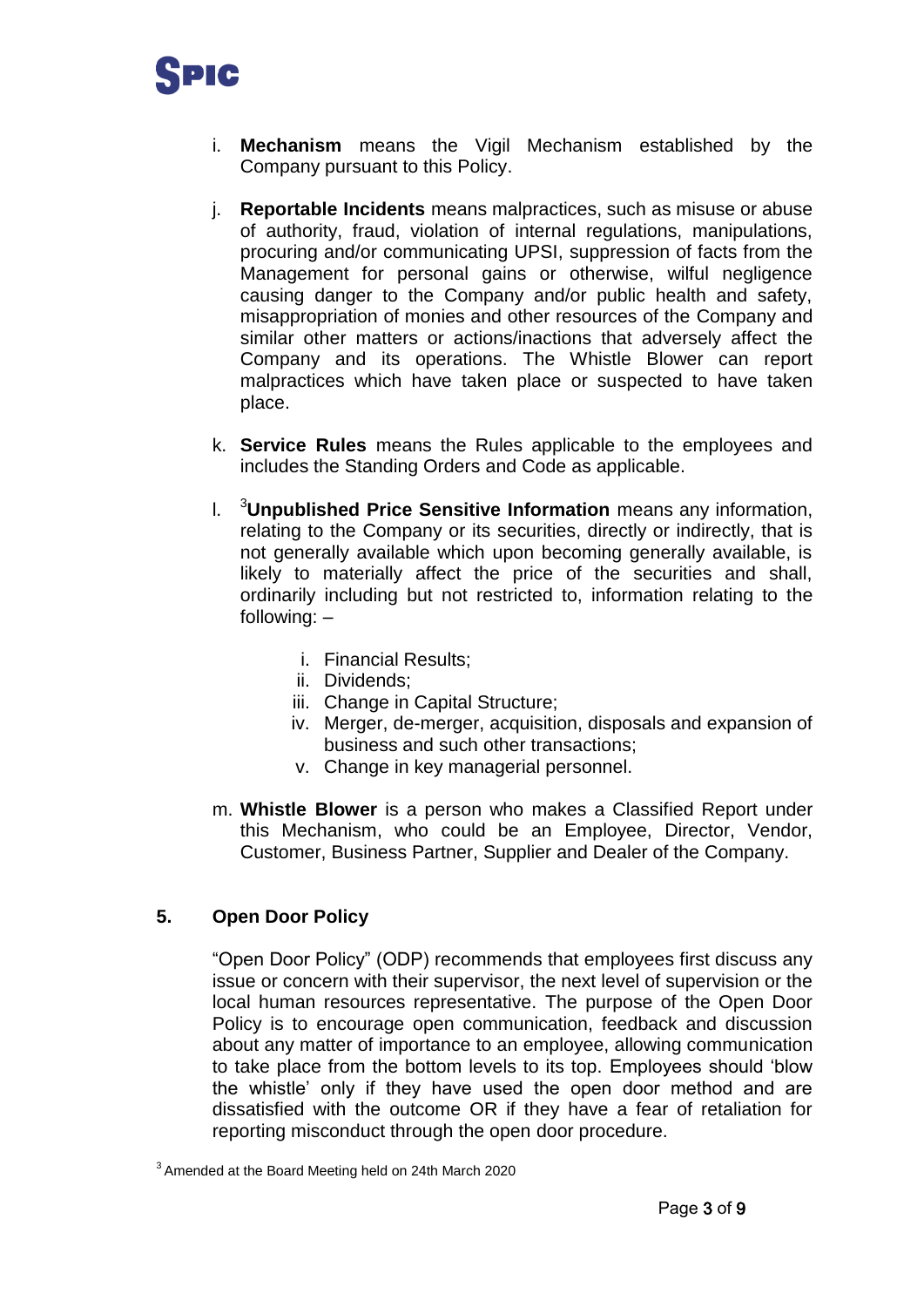

## **6. Receipt of Classified Reports**

- 6.1 All Classified Reports shall be submitted in writing by the Whistle Blower as soon as possible after he becomes aware of the Reportable Incident(s). The reporting shall be made within a period of 90 days of the incident to afford a reasonable investigation of the same. However, the Audit Committee, may, at its sole discretion, accept the report received even after the said period for further action.
- 6.2 The same shall be hand written or type written in Tamil or in English and duly signed by the person raising the issue. The Whistle Blower may attach documents, if any, he considers appropriate in support of the incident.
- 6.3 The Classified Report shall be submitted in a closed envelope and super scribed as "Classified Report under the Whistle Blower Policy of SPIC". The envelope containing the Classified Report may be deposited in the boxes provided at the conspicuous place in the Principal Office / Factory of the Company and addressed to the Facilitator, Vigil Mechanism, SPIC. The date of deposit in the box may be written on the envelope.
- 6.4 The said boxes will be double-locked and one set of keys will be kept with the Facilitator and another with the Security Officer of the place where such boxes are kept.
- 6.5 The Whistle Blower shall make out a simple covering letter mentioning his name, title, Employee No. (if applicable) and personal contact details stating that he/she is making a Classified Report under the Mechanism. The letter shall be signed and dated by hand. Affixing any seal or any other type of authentication is not permissible.
- 6.6 In order to protect the identity, the Whistle Blower is advised not to mention the name or any other personal details in the Classified Report or on the envelope. If the Classified Report is not submitted as stated above, it may not be possible for the Audit Committee to afford protection to the Whistle Blower, as envisaged under the relevant law and under this Mechanism. No further correspondence shall be made by the Whistle Blower either with the Facilitator or any other person in this regard. For any further clarification or information, the Whistle Blower will be contacted in such manner as may be deemed fit by the person(s) in charge of disposing off the complaint.
- 6.7 The Whistle Blower shall also send classified Report through designated E-mail Id, which will be communicated by a Circular in the Notice Board.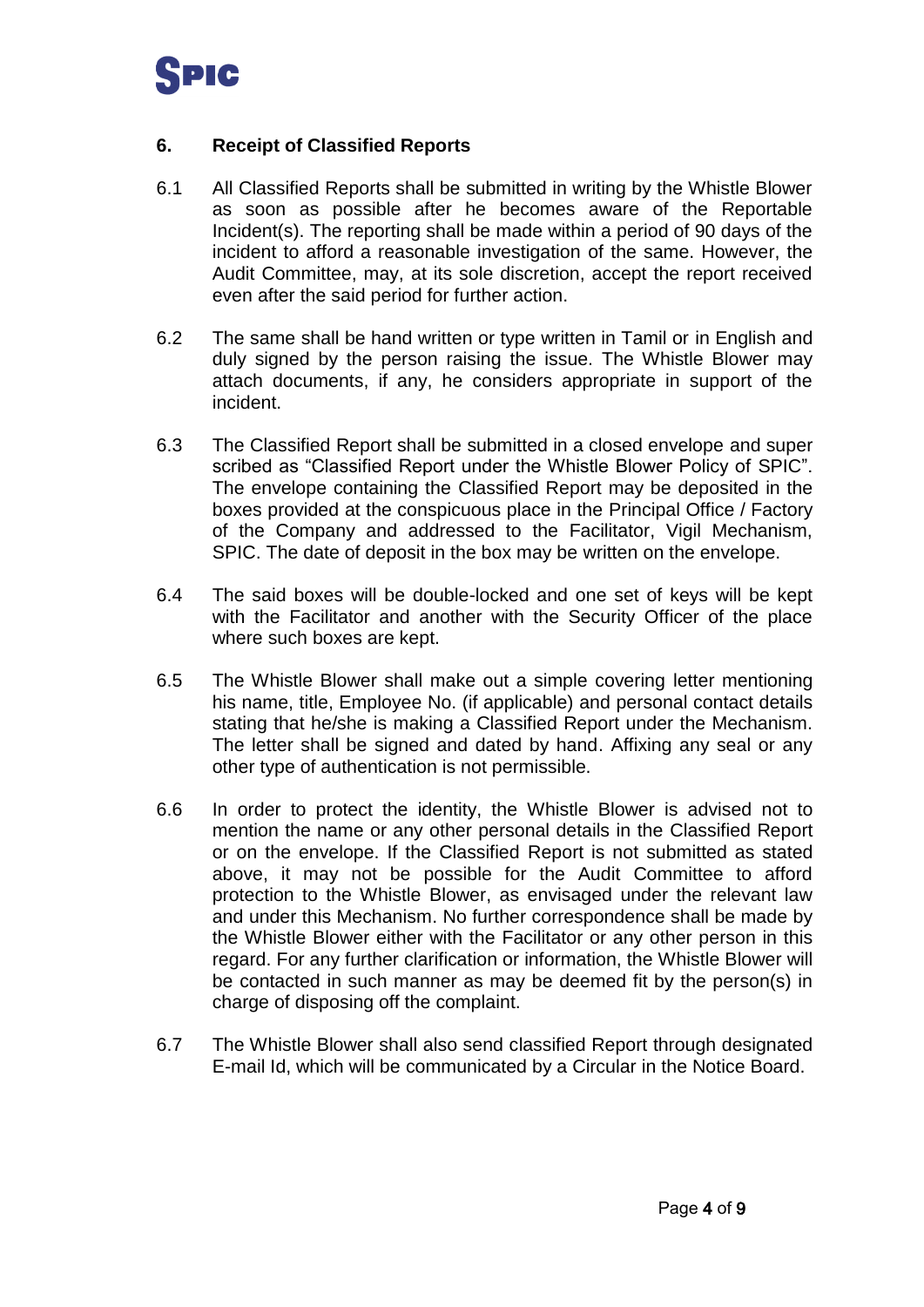

## **7. Manner of investigation of Classified Reports**

- 7.1. The boxes referred to under Clause 6 shall be opened by the Facilitator in the presence of the Security Officer every fortnight at appointed hours and the same be recorded in a separate register and signed by the Facilitator and the Security Officer.
- 7.2. The Facilitator shall forward the Classified Report to the Chairman of the Audit Committee or any other Member of the Committee nominated in this regard. The entries shall be made chronologically and an identification number be allotted for each such Report. The said number shall be mentioned on the envelope containing the Report. The Facilitator shall make sure that the envelope containing the Classified Report is not tampered with and delivered for further action by the Chairman or as the case may be the designated Member of the Audit Committee.
- 7.3. In order to protect the identity of the Whistle Blower, the Chairman or as the case may be the Designated Member of the Audit Committee shall detach the covering letter and process only the Classified Report.
- 7.4. On receipt of the Classified Report, the Chairman or as the case may be the Member of the Audit Committee may contact the Whistle Blower to ascertain from him whether he/she is the person who has made the Report. He/She may also seek other information to determine the genuineness of the Classified Report and seek such other information as he may deem fit for taking appropriate decisions on the Report.
- 7.5. The Chairman or as the case may be, the Member of the Audit Committee shall carry out initial investigation on the matter reported either by himself or through any official of the Company or any other outside agency.
- 7.6. Upon completion of the initial investigation, the matter is to be referred to the Audit Committee for determining the further course of action. The Audit Committee may call for further information from the Whistle Blower, before taking a decision on the same.

## **8. Enquiry into Classified Reports**

8.1. If the initial inquiry report reveals a prima facie case, the Audit Committee shall initiate action for a thorough investigation of the matter. For this purpose the Audit Committee may designate any Officer or a Director of the Company or any outside agency to carry out the investigation.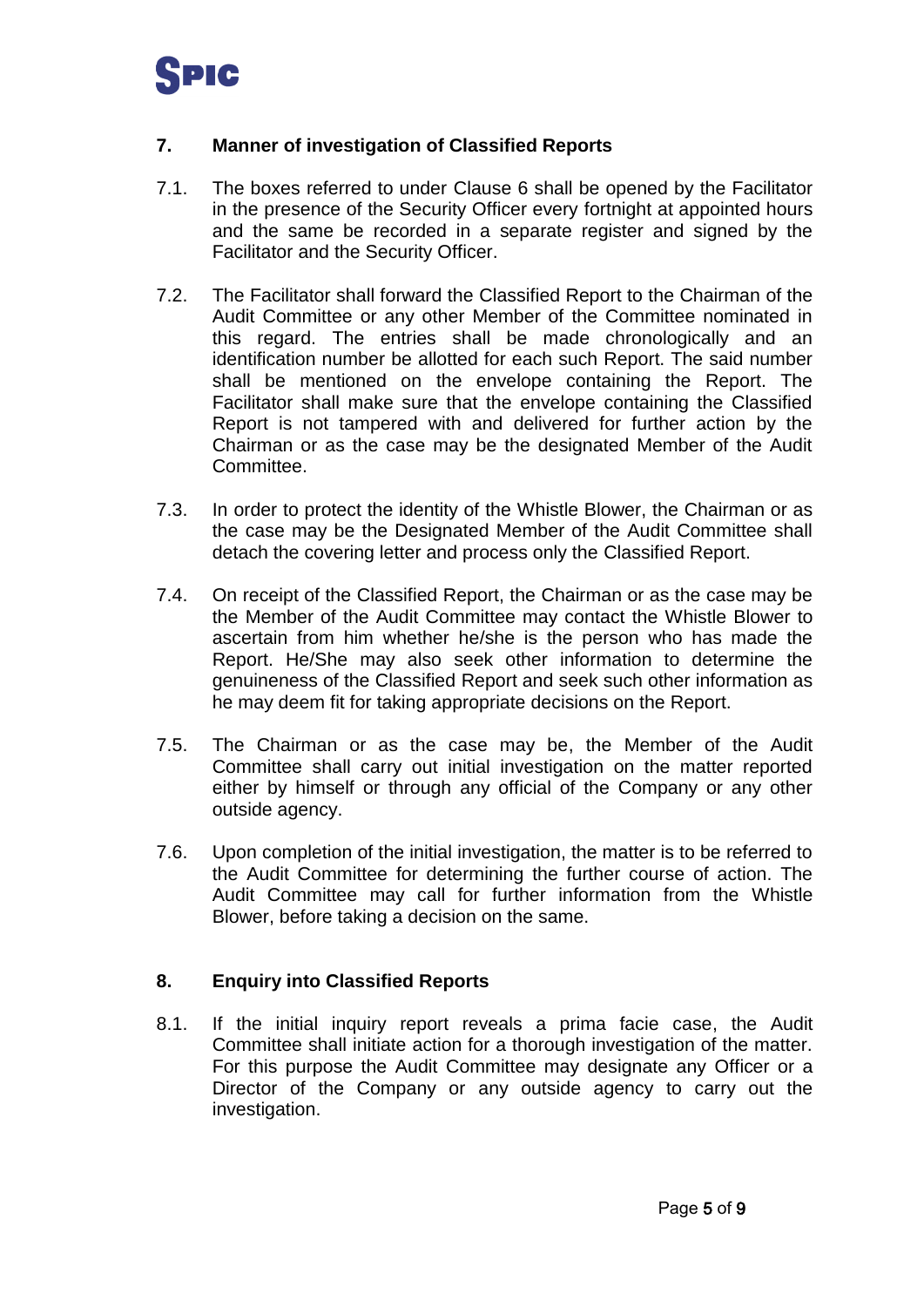

- 8.2. The conduct of the investigation shall not be construed as an adverse action on the Defendant, but shall be carried out only as a fact finding exercise.
- 8.3. The Audit Committee may, taking into account the seriousness of the incident, the position and authority of the Defendant, inform him about the proposal to carry out an investigation. However, if the Audit Committee is of the opinion that the Defendant is in a position to manipulate or tamper with the records and documents, it may proceed with the investigation in confidence.
- 8.4. The Defendant, where he/she is informed of the action, shall co-operate with the persons investigating the incident and shall not tamper or attempt to tamper with the evidence or other records under his custody.
- 8.5. No allegation of wrong doing against a Defendant shall be considered as maintainable unless the same is proved beyond doubt.
- 8.6. Where in the opinion of the Audit Committee the allegation by the Whistle Blower is proved, before submitting the final finding on the reported incident, the Audit Committee shall inform the Defendant about the same and provide an opportunity to him/her to offer his explanations. The response of the Defendant shall also be included in the final findings.
- 8.7. The investigation shall normally be completed within 90 days of receipt of the Classified Report by the Chairman or as the case may be the designated Member of the Audit Committee. In exceptional cases, for reasons to be recorded in writing, the Chairman of the Audit Committee may extend the period for completion of the investigation.

## **9. REPORTING OF FINDINGS AND ACTION THEREON**

- i) Where the allegations are not proved
- a. The Audit Committee may summon the Whistle Blower and seek appropriate explanation for making unfounded allegations. The Whistle Blower shall be given an opportunity to adduce further evidence in the matter, which shall be considered by the Audit Committee. The final finding may be duly modified, if the allegations are proved based on such further information/evidence of the Whistle Blower and action as given under Clause 9(ii) shall apply.
- b. The Audit Committee may, at its sole discretion, recommend that nothing shall be made public in the matter. However, the summary of the complaint, the action taken and the final finding shall be submitted to the Board in confidence.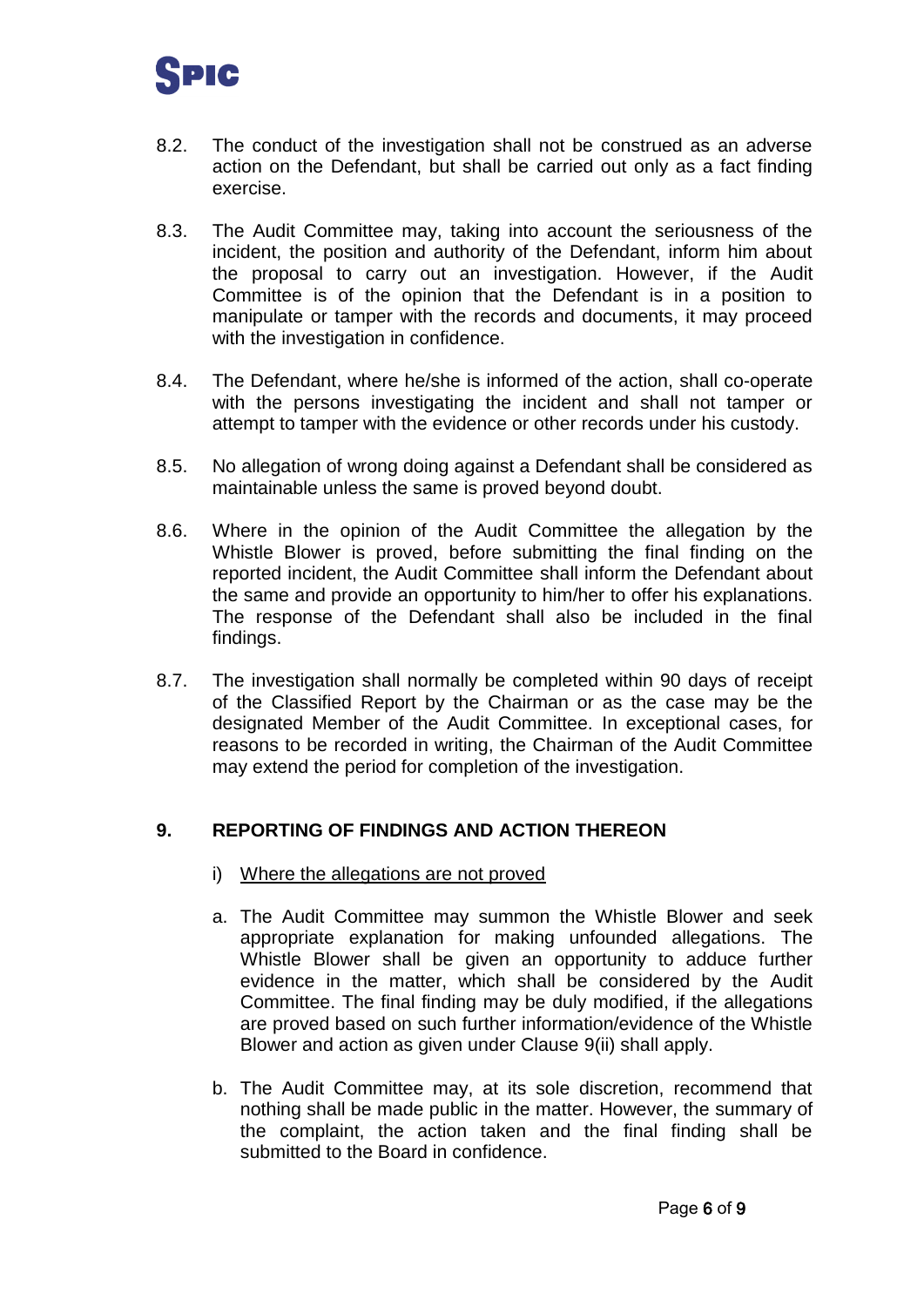

- c. No adverse remark shall be made in the personal records of the Defendant and there shall be no reference to the incident in the relevant file.
- d. Where it is shown that the allegations are false and made with ulterior motive by the Whistle Blower, the Audit Committee may reprimand the Whistle Blower OR recommend that severe action shall be taken in accordance with the rules, procedures and policies of the Company. The wrongful actions of the Whistle Blower shall be treated as a serious misconduct and dealt with in accordance with the applicable Service Rules.
- ii) Where the allegations are proved
- a. The Audit Committee shall make out a detailed report to the Board and recommend action to be taken in the matter. All documents and other evidences based on which the conclusion has been arrived at shall be submitted to the Board.
- b. The Board of Directors shall consider and accept the findings of the Audit Committee and take appropriate actions as recommended by the Audit Committee.
- c. The Board, may, at its sole discretion and if deemed appropriate, call the Whistle Blower, Defendant or such other person, including any third party and seek further explanations in the matter.
- d. In case the Board of Directors disagrees with the final findings of the Audit Committee, for reasons to be recorded in writing it may order re-investigation of the matter in such manner as it may deem necessary. Suitable action will be taken based on the findings of such re-investigation.
- e. Any decision on the Classified Report by the Board shall be final and binding on all concerned, except in cases where action is warranted and/or permitted under any other law for the time being in force.

## **10. Records and confidentiality**

All persons, including outside agencies, involved in the process shall:

- a. Maintain confidentiality of all references received under this Policy.
- b. Discuss only to the extent or with such persons as may be required for completing the process of investigations on the Classified Reports received under this Policy.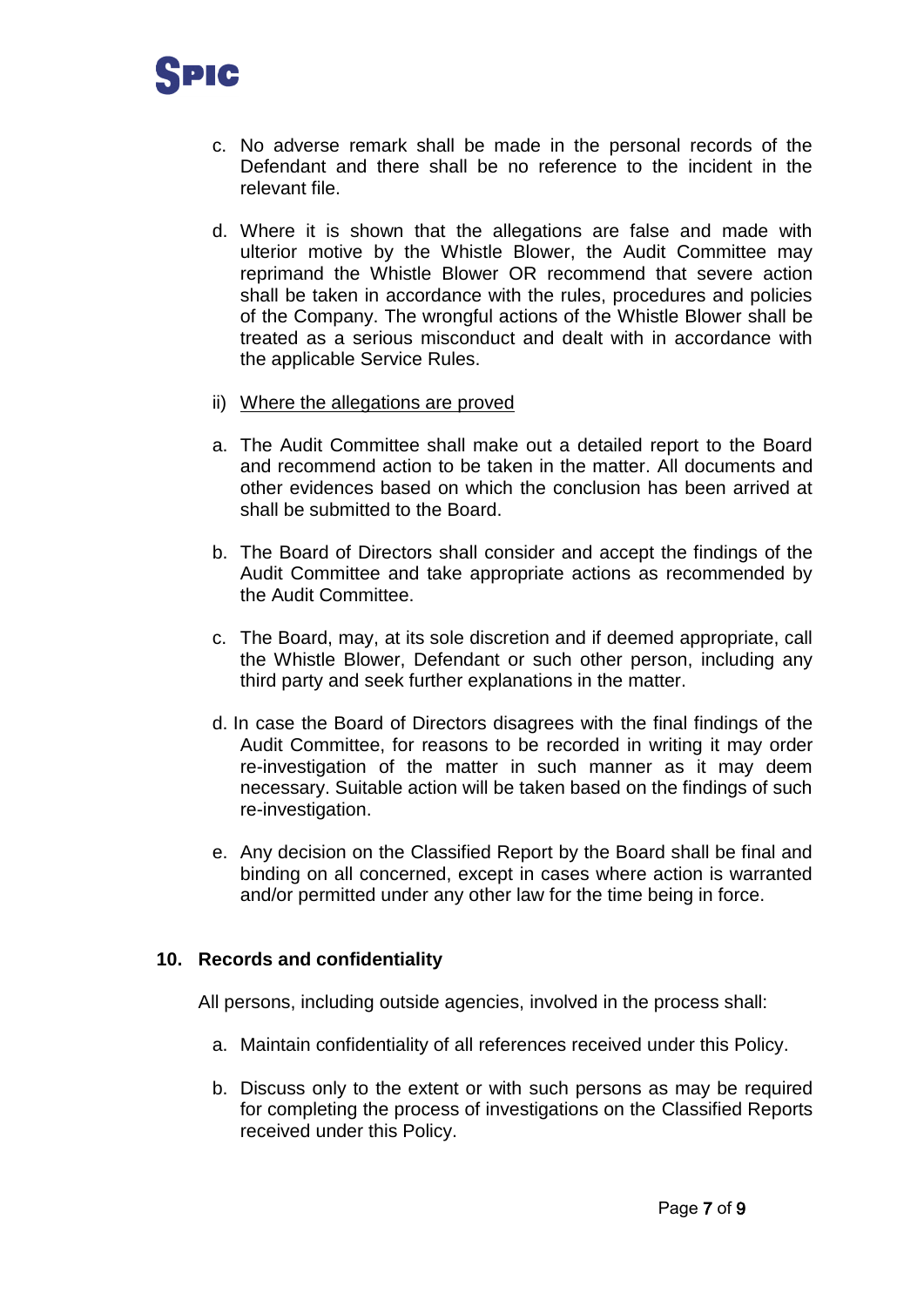

c. Keep the papers and other documents, electronic or otherwise, safely and not allow access to any unconnected person.

## **11. Protection to the Whistle Blower**

- 11.1. The Company is against any kind of discrimination, harassment, victimization or any other unfair employment practice against Whistle Blowers. Therefore, complete protection would be given to the Whistle Blower against any such unfair practice like retaliation, threat or intimidation of termination/suspension of service, disciplinary action, transfer, demotion, denial of promotion and the like. Any direct or indirect use of authority by any person to prevent the rights of the Whistle Blower to perform his duties peacefully in the Company and/or to obstruct him from making similar disclosures under the Mechanism will be viewed seriously.
- 11.2. Any Whistle Blower who is victimized in violation of the above clause may report the same immediately to the Chairman of the Audit Committee who shall forthwith investigate the matter and advise actions for stopping such victimization and also to punish the person indulging in such victimization.
- 11.3. The identity of the Whistle Blower will be kept confidential as far as possible and to the extent permitted under law. In the event of any wilful leakage of the identity by any person other than the Whistle Blower, the Audit Committee is empowered to initiate appropriate action against the persons responsible for such disclosure.
- 11.4. Any other Employee assisting in the investigation into the complaint shall also be protected to the same extent as the Whistle Blower.
- 11.5. The Whistle Blower before making a Classified Report shall do so if and only if he has reasonable belief that there exists a reportable incident and that he is acting in good faith and in the larger interest of the Company. Any person who furnishes a Classified Report under this Mechanism with ulterior motives as assessed by the Audit Committee shall be liable for disciplinary action as per the Rules / certified standing orders of the Company. It may be noted that this Policy does not protect an employee from any adverse action taken independent of his furnishing a Classified Report and any action unrelated to any disclosure pursuant to this Mechanism.